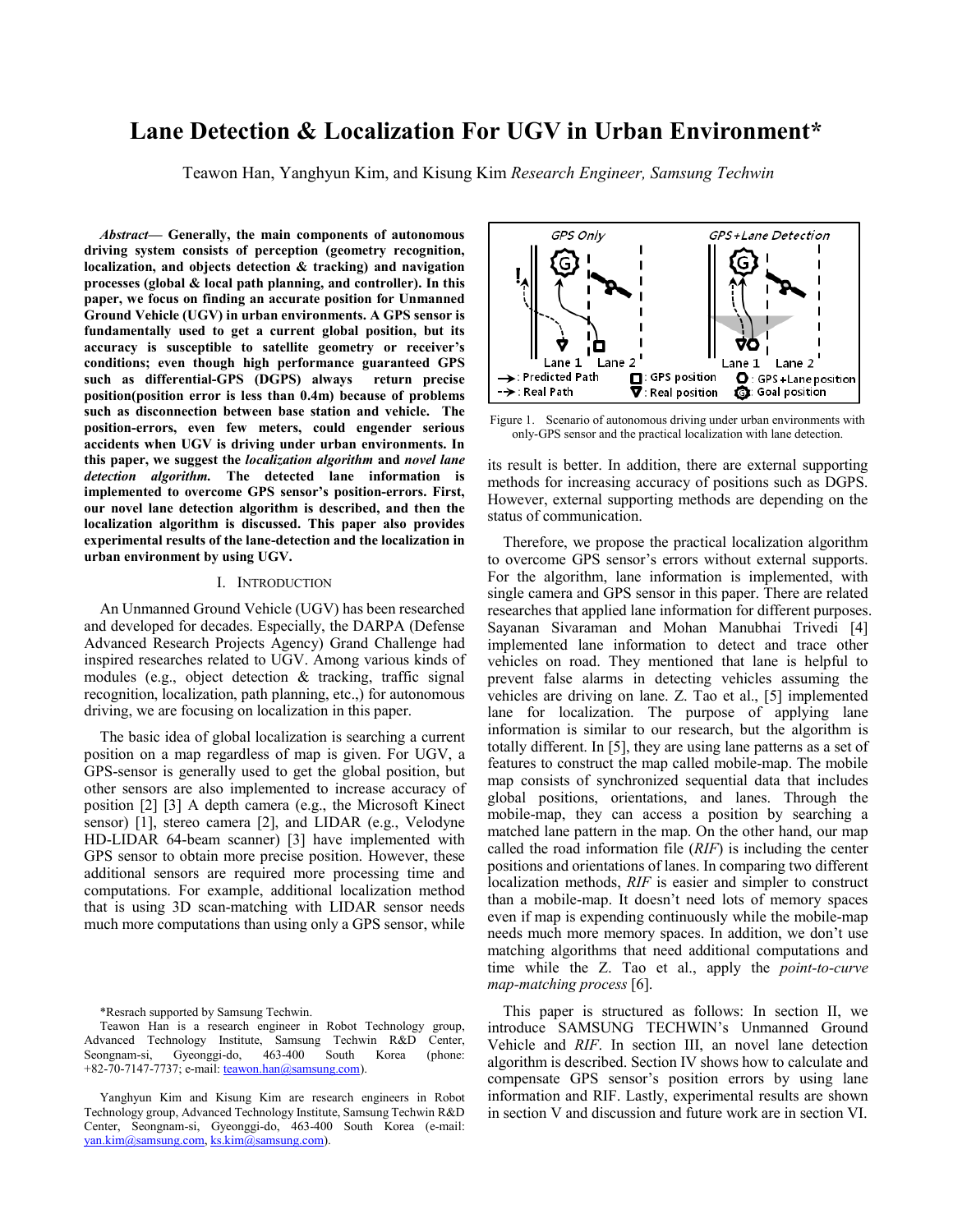#### **II. RELATED WORK**

# A. Samsung Techwin (STW) Unmanned Ground Vehicle

STW recreated a commercial vehicle (model is QM5 made by Renault Samsung), to UGV. STW has been researching and developing autonomous vehicles and robots for various purposes. Actually, STW-UGV was designed not just for an autonomous driving vehicle, but also one of surveillance solutions to secure broad sites like airports or power plants. December 2011, STW successfully demonstrated an intelligent mobile surveillance system at Incheon International Airport. At that time, a pen-tilt-zoom (PTZ) camera was installed on the top of UGV's roof to detect and warn unauthorized people. STW-UGV basically embeds three laser scanners, one GPS sensor, and a camera. The sensors are assigned depending on the UGV's applications. It is able to drive 90km/h (max-speed) fully autonomously on urban environments [figure 2].



Figure 2. The samsung techwin unmanned ground vehicle  $\&$  autonomous driving system.

# B. Road Information File (RIF)

For UGV under urban environments, we need not only a geographic map, but also traffic information such as speed limitation and structures of transactions. RIF includes traffic and road information. Road is consisted by lanes, and each lane is represented by a set of global coordinates and orientations. Different types of zones such as intersection zone, parking zone, and school zone are also described. It is usually used in path planning, but perception modules implement it to reduce a processing time and avoid false alarms. For example, it is not efficient that the traffic signal detector, one of perception modules, is always trying to detect signals when the vehicle is driving the road where is no signal. Therefore, RIF can be a reference for each module to decide when and where it should be executed. In this paper, RIF is assisting to save process time and avoid false alarms in detecting the lane. Also it is used to calculate and compensate GPS sensor's position errors as well.

#### **III. AN NOVEL LANE DETECTION**

There are different kinds of vision-based methods in lane detection. In [8], Shengyan Zhou et. al., categorized the methods into three classes: feature-based, region-based, and model-based. Here, we are using a feature-based method to detect a lane. As we described in section I, the purpose of lane detection is to overcome GPS sensor's position errors and compensate it to get more accurate position. Specifically, our algorithm uses the location of robot in lane to measure GPS sensor errors. And, the vehicle location in lane is represented as a distance between left (or right) line and a center of vehicle. Before discussing specific algorithms, we define terms. A lane is consisted of two lines: *left-line* and *right-line*. Each line is reconstructed by finding and connecting two control points: start-point and end-point denoting SP and EP. SP and EP are selected from each pool of Candidate-SPs and Candidate-EPs respectively. Fundamentally, candidate points are collected from control points (CPs) and CPs are obtained by detecting lane features from camera images.

In this section, we are going to explain sequential processes of the novel lane detection following steps: (1) detecting lane features and collecting CPs, (2) generating Candidate-SPs and searching Candidate-EPs, (3) selecting two SPs for left-line and right-line, and (4) filtering Candidate-EPs and determining lane. Figure 3 is a diagram showing the overview of the lane detection process.



Figure 3. The overveiw of an novel lane detection.



Figure 4. The sequence of receiving lane features from camera-image.

# A. Detecting Lane Features and Collecting Control Points

Vision based lane detection is not only susceptible to a status of the painted lane on road (e.g. dirt, deletion, or etc.), but also the brightness of environment. That is why we choose feature-based method for lane detection; a model trained by various lane-samples would find lane-features on camera image. The artificial neural networks (ANNs) is implemented to detect lane features from images accepting ZuWhan Kim's analysis in [7]. We collect 21402 training samples and train an ANNs-model whose structure is four layers (input, output, and two hidden layers). The size of training samples is 9x3 pixels, and the samples are collected from bird's eye view images as shown in Figure 4 and [7]. Among detected features, we find CPs by following steps: a) grouping features by dividing them through grids as shown in Figure 5-Stage 1, b) finding a line-pattern in each grouped features by Hough Transform, and c) storing start-points and end-points of found line-patterns as CPs; CPs will be referred when selecting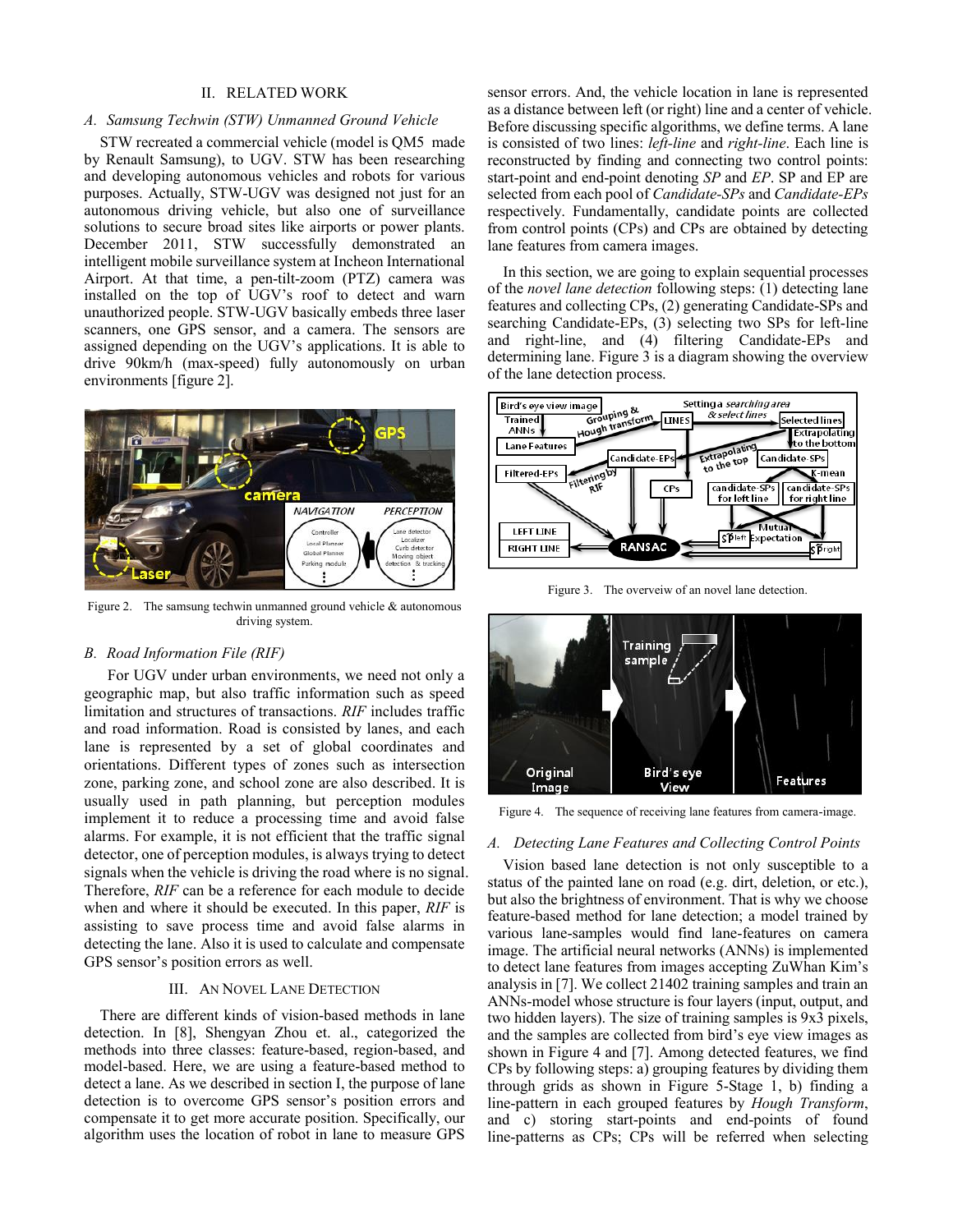Candidate-EPs and scoring lines of the lane during RANdom SAmple Consensus (RANSAC).

# B. Generating candidate-SPs and Searching Candidate-EPs

A lane is represented by left-line and right-line, and a set of SP and EP is necessary to draw each line. Therefore, we should find the most appropriate four points (two SPs and two EPs) to detect a lane. Two SPs will be chosen from generated Candidate-SPs, and two EPs will be selected from CPs that were collected previously. To generate Candidate-SPs, we are using line-patterns that were taken by *Hough Transform* in III-A. First, we set a *searching area* (rectangular sized 2) meters width and 3 meters height) in front of the vehicle because the line-patterns where are far from the vehicle are not eligible to generate them accurately; a dotted-rectangular in Figure 5 is representing the *searching area*. Second, we Candidate-SPs by extrapolating generate selected line-patterns to the front of the vehicle as shown in Figure 5-Stage 3. Next, searching Candidate-EPs is following steps: a) extrapolating the selected line-patterns to the top of the image, b) setting rectangular boundaries (width 3 pixels) of which the extrapolated lines are centered as shown in Figure 5- Stage 4. and c) choosing a CP where is at uppermost in each boundary. The chosen CPs will be Candidate-EPs.

#### C. Selecting two SPs for left-line and right-line

We divide Candidate-SPs into two classes by using K-mean to recognize which SP could become a part of left-line or right-line; one class  $(C^{left})$  is for finding a SP of left-line (SP<sup>left</sup>), and another  $(C^{right})$  is for detecting a SP of right-line  $(SP^{right})$ . For *K-mean*, initial mean-values of  $C^{\text{left}}$  and  $C^{\text{right}}$  are set left-most and right-most points respectively among Candidate-SPs as shown in Figure 6; the classes are defined as eq. (1) and (2). Next, we implement the *Mutual-Expectation* to choose two points,  $SP<sup>left</sup>$  and  $SP<sup>right</sup>$ , in the two classes as shown as in *Table I*. This is because that the Mutual-Expectation (ME) [9] is efficient to find the best answer given noisy data-sets if and only if each data-set represents different information, but are related each other. . To be specific, we have two different data-sets, C<sup>lett</sup> and C<sup>right</sup> and they have a relation that left-line's location is always distanced from right-line constantly. To choose the best SP in each class, we calculate likelihoods of every Candidate-SPs in both classes by using Gaussian distribution as shown in Figure  $6-(a)$  and (b). Following the concept of ME, the likelihoods of SPs in  $C^{left}$  are obtained through SPs in  $C^{right}$  by setting the *mean*-values of Gaussian distributions like eq. (5) and (6). SPleft and SP<sup>right</sup> will be chosen as one of Candidate-SPs whose likelihood is the biggest in each class.

$$
C^{left} = \{ \text{sp}_1^{left}, \text{sp}_2^{left}, \dots, \text{sp}_n^{left} \} \text{ where } \text{sp}_n^{left} = (x_n, y_n) \qquad (1)
$$

$$
C^{right} = \{ \mathrm{sp}_1^{right}, \mathrm{sp}_2^{right}, \dots, \mathrm{sp}_m^{right} \} where \mathrm{sp}_m^{right} = (x_m, y_m) \tag{2}
$$

$$
D_{ppm} = (S P_{t-1}^{right}] x - S P_{t-1}^{left}] x) / L_{\text{meter}}
$$
 (3)

where  $[Pos]$ . x refers to x-coordinate of Pos (position).

$$
L_{pixel} = L_{\text{meter}} \times D_{\text{ppm}} \tag{4}
$$

$$
\mu_i^{left} = \text{sp}_i^{right} - \text{L}_{pixel}, \quad i = \{1, 2, ..., m\} \tag{5}
$$

$$
\mu_i^{\text{right}} = \text{sp}_i^{\text{left}} + \text{L}_{\text{pixel}}, \quad i = \{1, 2, ..., n\} \tag{6}
$$



Figure 5. Steps in collecting CPs, generating SP-candidates, and searching EP-candidates. In stage 1, dots are features of lane obtained by ANNs. In stage  $2 \sim 4$ , dots are CPs. Stage 3 and 4 show extrapolations of lines to generate candidate-SPs and search candidate-EPs respectively.



Figure 6. The process of obtaining likelihoods of Candidate-SPs in both classes. Rectangular and circular points are Candidate-SPs in Cright and C<sup>1</sup> respectively. (a) and (b) are representing likelihoods for Candidate-SPs in C<sup>right</sup> and C<sup>leff</sup>. K-mean is started with two initial mean-values for two caterories. *L* pixel is a given width of lane.

TABLE I. PSEUDO CODE FOR CHOOSING SPLEET AND SPRIGHT BY ME

/\* Assuming that width (meters) of lane is given, we need to convert width's unit from meters to pixels \*/ <sup>/\*</sup>  $D_{ppm}$  (pixel per meter) is updated at time *t* by using detected  $SP<sup>left</sup>$  and  $SP<sup>right</sup>$  at time *t*-1\*/ L<sub>meter</sub> = 3.3; /\* I<br>  $D_{ppm} = (\text{[SP}^{right}_{t-1}]\, x \text{- [SP}^{left}_{t-1}]\, x) / L_{\text{meter}}$ /\* Lane's width is  $3.3m$  \*/ /\*  $SP_{t-1}^{right}$  and  $SP_{t-1}^{left}$  are detected start-point of right-line and left-line at t-1, Eq  $(3)$  and  $(4)$  \*/  $L_{pixel} = L_{meter} \times D_{ppm}$ /\* Pixels of lane's width \*/ /\* Converting and updating End  $*$ / /\* Classifying Candidate-SPs \*/  $[C<sub>left</sub>, C<sub>right</sub>] = k-mean(intM<sup>left</sup>, initM<sup>right</sup>, Cantidate_SPs)$ /\* set mean-values and standard deviation for Gaussian distribution \*/ /\* standard deviation is half of lane's width \*/ std =  $L_{pixel}$  / 2 For  $i$  from 0 to size of  $C^{right}$  $\mu_i^{left} = sp_i^{right} - L_{pixel}$  $/* Eq(5) */$ For  $j$  from 0 to size of  $C^{\text{left}}$  $P_{temp}^{left} = f_g(Sp_j^{left}, \mu_i^{left}, \text{std})$ <br>  $P_j^{left} = P_{tmp}^{left}$  $/*$  Eq (7)  $*/$  $/* Eq(9)$  \*/ End for End for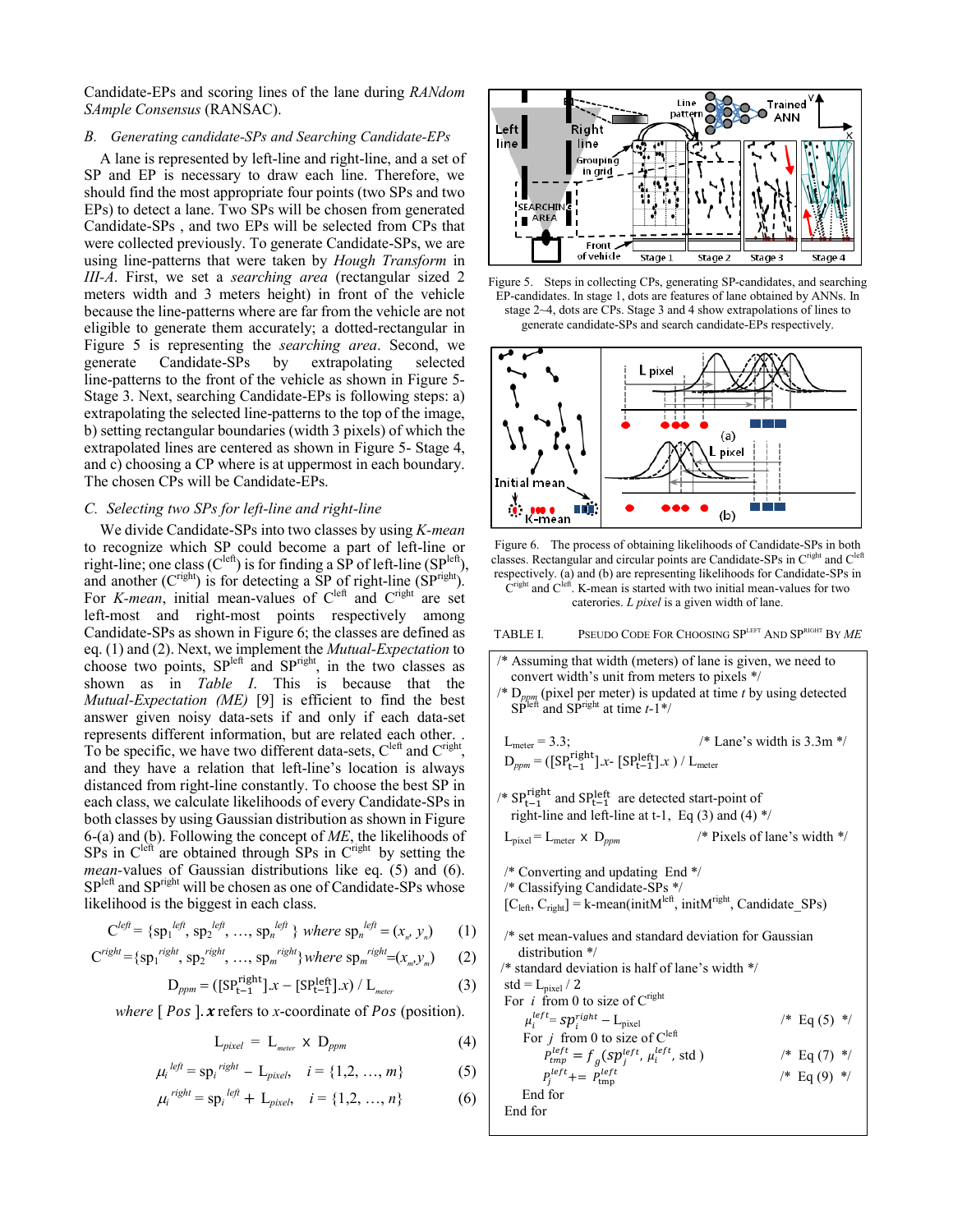For *i* from 0 to size of  $C^{left}$  $\mu_i^{right} = sp_i^{left} + L_{pixel}$ /\* Eq (6) \*/ For  $j$  from 0 to size of  $C^{right}$  $P_{\text{tmp}}^{right} = f_g(sp_i^{right}, \mu_i^{right}, \text{std})$  $/* Eq(7)$  \*/  $P_i^{right} += \frac{\partial right}{P_{\text{tmp}}}$  $/* Eq(8) */$ End for End for /\* choose a point that has biggest likelihood in each class as a  $SP^*/$ /\* choose best SP of right-line\*/ t\_right =  $P_n^{right}$  $\overline{t}$  left =  $P_0^{left}$ For i from 1 to size of  $C^{left}$ If (t left <  $P_i^{left}$ ) then t\_left =  $\dot{P}_i^{left}$  $/* Eq(10) */$  $SP_{left} = SP_i^{left}$ /\* choose a point whose likelihood is the biggest in the class\*/ end if End for /\* choose best SP of left-line\*/ For i from 1 to size of  $C^{right}$ If (t\_right <  $P_i^{right}$ ) then t\_right =  $\sum_{i}^{right}$  $*$  Eq (11)  $*$ /  $\text{SP}_{\text{right}} = sp_{i}^{\text{right}}$ /\* choose a point whose likelihood is the biggest in the class\*/ end if End for

To obtain vehicle's position through detected lane, the *pixels per a meter* ( $D_{ppm}$ ) should be defined to convert from pixels to meters because the obtained distance between the vehicle and lane on image is represented by pixels. Initially,  $D_{ppm}$  is set by using calibration borad on flat ground, but it is autonomously updated over time. The updating  $D_{ppm}$  is necessary because it is depending on camera's pitch, and the pitch is changing when vehicle is driving through bumps, uphill, or downhill. As shown in Eq.  $(3)$  and  $(4)$ , it is updated by using detected lane at previous moment, and implemented to convert given width of lane  $(L_{\text{meter}})$  to  $L_{\text{pixel}}$ 

$$
f_g(x, \mu_i^{right \, or \, left}, \sigma) = \frac{1}{\sigma \sqrt{2\pi}} e^{-\frac{(x - \mu_i^{right \, or \, left})^2}{2\pi^2}}
$$
\n
$$
where \sigma = L_{\text{mixed}} / 2
$$
\n(7)

$$
P_j^{right} = \sum_{i=1}^n f_g(\textit{sp}_j^{right}, \mu_i^{right}, \sigma)
$$

where 
$$
i = \{1, 2, ..., n\}
$$
 and  $j = \{1, 2, ..., m\}$ 

$$
P_j^{left} = \sum_{i=1}^m f_g(sp_j^{left}, \mu_i^{left}, \sigma)
$$
 (9)

where  $i = \{1, 2, ..., m\}$  and  $j = \{1, 2, ..., n\}$ 

$$
t\_right = arg \max_{i} (P_i^{right}), \quad i = \{1, 2, ..., m\} \tag{10}
$$

$$
t_{\_}left = arg \max_{j} (P_j^{left}), \qquad i = \{1, 2, ..., n\} \tag{11}
$$

### D. Filtering candidate-EPs and Determining Lane

We use the RIF to filter some of candidate-EPs. The unnecessary candidate-EPs are filtered by choosing points that

satisfy following *conditions*: 1) EP's *x*-coordinate is smaller than SP<sub>left</sub>'s x coordinate on right-curve or 2) EP's x coordinate is larger than  $SP_{right}$ 's x-coordinate on left curve. Because RIF includes lane information as a set of positions and orientations, we can recognize whether current lane's shape is straight, left-curve, or right-curve by calculating curvature of forward lane's positions. For example, there are SPleft, SP<sup>right</sup>, and Candidate-EPs on the left-curve in Figure 7. Through RIF information, we can expect that the lane's shape would be left-curve before detecting the lane completely, and then remove unnecessary Candidate-EPs  $(EP_3 \text{ and } EP_4)$  following the above *condition-2*. This helps to avoid false alarms and reduce computations.

Finally, left-line and right-line will be detected by using RANdom SAmple Consensus (RANSAC) with two SPs and Candidate-EPs. Iteratively, randomly chosen EP and SP<sup>lett</sup> or  $SP<sup>right</sup>$  will produce hypotheses for lane such as Case 2 in Figure 7, and left-line and right-line are chosen among them by scoring. The score of each hypothesis is the number of CPs where are inside of each boundary. The rectangular boundaries of which each produced line is centered are set as shown Case 1 in Figure 7. The two lines that obtained the highest score in each group (C<sup>left</sup> and C<sup>right</sup>) become left-line and right-line. Lastly, we check the consistency of detected lines over time. Specifically, comparing between detected lines at  $t$  and  $t$ - $l$ , if the difference is over the threshold, the lines at t are considered as false alarms based on an assumption that lane's location cannot be jumped to far away at once. After detection of current lane, vehicle's location can be recognized. As we mentioned before, vehicle's location on the lane is represented by using a distance *(meters)* from a center of vehicle to left (or right) line as shown in Eq. (12) and (13). The vehicle's center-position  $(Pos<sub>yc</sub>)$  is given as a coordinate on a camera image.

$$
D_{\text{left}} = \text{Abs}([\text{Pos}_{\text{vc}}], x - [\text{SP}^{\text{left}}], x) / D_{\text{ppm}} \tag{12}
$$

$$
D_{\text{right}} = \text{Abs}([\text{Pos}_{vc}], x - [\text{SP}^{right}].x) / D_{ppm} \qquad (13)
$$



Figure 7. The scoring process (Case 1) and two different methods for producing hypotheses for lane. The result of only-RANSAC is Case 2 and one of RANSAC after filtering Candidate-EPs is Case 3. In cases, rectangular dots are refering to Candidate-EPs, and the triangular dots on bottom are SPs. In case 2 and 3, lines and dotted lines are produced hypotheses for left-line and right-line

#### IV. LOCALIZATION BY GPS, LANE, AND RIF

In this paper, GPS sensor's errors are measured and compensated by using detected lane information with RIF. Applying the taken position from lane detection into RIF,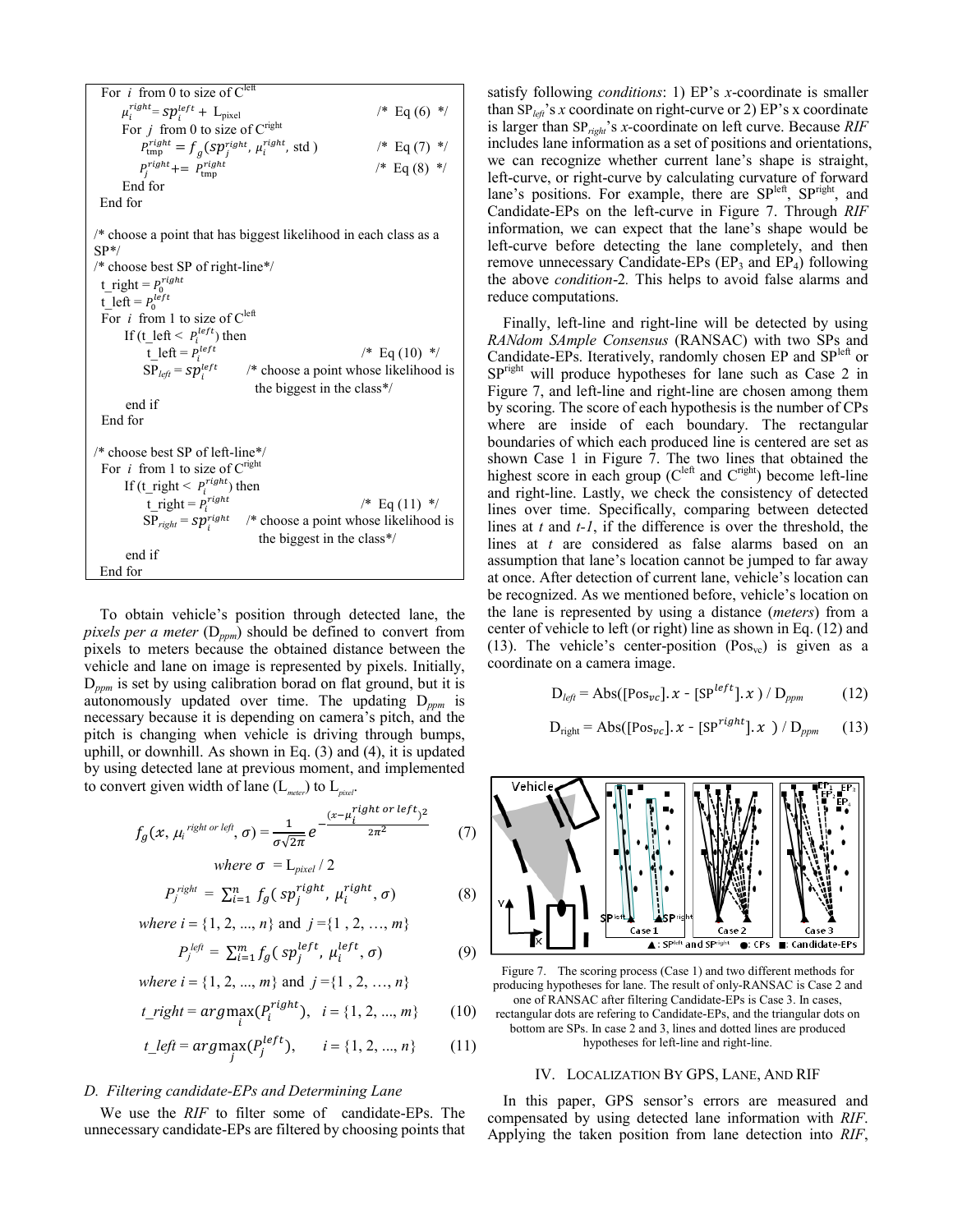vehicle's rough global position is predicted. And, the predicted global position is implemented to calculate GPS sensor's errors by measuring difference between the predicted position and GPS sensor's position.

# A. Converting Vehicle's location on lane to global position

 $D_{left}$  or  $D_{right}$  taken from lane detection is provided as a vehicle's location. However, both are not global coordinate, but distance (*meters*) from left-line or right-line. To calculate GPS sensor's errors, we need to convert the obtained distance from left-line or right-line to global position. RIF and GPS sensor's position are implemented. Initially, the lane's number is given, and RIF includes lane information as s set of global positions (lane's center positions) and orientations like shown Eq.  $(14)$ . Among lane positions in *RIF*, the closest position  $(P_{closest})$  to position taken from GPS sensor  $(P_{gas})$  is chosen to convert the distance on lane to global position. The converted position ( $P_{predicted}$ ) is taken through Eq. (15) and (16) as shown in *Table II* and Figure 8.

$$
P_{lane\_c}^i = \{ (p_1^i, \theta_1^i), (p_2^i, \theta_2^i), ..., (p_n^i, \theta_n^i) \}
$$
 (14)

where  $p_n^i = (x_n, y_n)$ , and  $\theta_n^i$  is a heading (front-direction of vehicle), and  $i$  is a lane's number.

$$
\text{Diff}_{\text{exp}} = D_{\text{left}} - (L_{\text{meter}} / 2) \tag{15}
$$

$$
P_{predicted} = (\left[ P_{closest} \right], x + Diff_{exp}, \left[ P_{closest} \right], y) \tag{16}
$$

PSEUDO CODE FOR CONVERTING VEHICLE'S LOCATION TO TABLE II. **GLOBAL POSITION BY USING RIF** 

| $/$ * D <sub>left</sub> is obtained distance from lane detection*/<br>/* $P_{\text{gps}}$ is current position taken from GPS sensor.*/ |                                            |
|----------------------------------------------------------------------------------------------------------------------------------------|--------------------------------------------|
| lane $num = 1$                                                                                                                         | $/*$ Initial lane's number is given<br>$*$ |
| /* Searching the closest a global position to $P_{\text{gas}}$ in RIF */<br>$P_{closest} = f(P_{lane}^{lane\_num}, P_{gos})$           |                                            |
| /* Calculate distance from vehicle to lane's center position */                                                                        |                                            |
| $Diff_{exp} = D_{left} - (L_{meter} / 2)$                                                                                              | /* Eq (15) */                              |
| /* Predicted position is taken $*/$<br>$P_{predicted} = (\left[ P_{closest} \right] x + Diff_{exp}, \left[ P_{closest} \right] y)$     | $\frac{*}{ }$ Eq (16) $\frac{*}{ }$        |

Meanwhile, the predicted position has uncertainty on  $\nu$ -axis as shown in Figure 8 (shaded ellipses are representing uncertainty of each position) when vehicle's local x-y *coordinate plane* is defined that the vehicle's front direction is  $y$ -axis and its orthogonal line is  $x$ -axis. This is because that lane information can be used to correct the position only on x-axis of the *local coordinate plane*. Moreover, the uncertainty of predicted position will affect in measuring GPS sensor's errors and obtaining accurate position. However, this is not critical because the lane is not parallel permanently, thus vehicle's *local x-y coordinate plane* is rotated following lane's shape. In other words, the uncertainty will not be accrued permanently because the vehicle's coordinate plane is rotating depending on lane's shape as shown in Figure 8; vehicle's *local* x-y *coordinate planes* at different positions are  $x1-y1$ ,  $x2-y2$ , and  $x3-y3$ .

#### B. Measuring GPS sensor's errors & Obtaining New Position

To calculate GPS sensor's errors,  $P_{predicted}$  and  $P_{gas}$  should be on same x-y coordinate plane by fitting their heading because headings of  $P_{predicted}$  and  $P_{gps}$  are based on RIF and current vehicle's orientation respectively. We set 90° as a common heading  $(y-axis)$  and rotate both points through rotation function  $f_r$  as shown Eq. (17), (18), and (19). After GPS sensor's error is obtained by Eq.  $(20)$ , *m* numbers of errors are stored and implemented to get a revised position  $(P_{revised})$  as shown in Table III.

$$
f_{\rm r}(P,\theta) = \begin{bmatrix} \cos\theta & -\sin\theta \\ \sin\theta & \cos\theta \end{bmatrix} \cdot \begin{bmatrix} P.x \\ P.y \end{bmatrix}
$$
 (17)

$$
P_{predicted}^{rot} = f_{r}(P_{predicted}, (90 - \theta_{predicted}) \qquad (18)
$$

$$
P_{gps}^{rot} = f_{r}(P_{gps}, (90 - \theta_{gps})
$$
 (19)



 $\overline{\phantom{a}}$ 

Figure 8. Analysis of GPS sensor's errors through lane information with RIF.  $P_{\text{gps}}$  and  $P_{\text{predicted}}$  are representing the vehicle's positions received from GPS sensor and lane detection respectively.  $P_{\text{lane}}^i$  represents *i*th lane's positions  $\theta_{predicted}$  and  $\theta_{ vehicle}$  are headings of  $P_{predicted}$  and  $P_{eps}$ . The shaded

ellipses is representing uncertainty of each position.

**TABLE III.** PSEUDO CODE FOR OBATAINING REVISED POISITION

| /* Stores <i>m</i> numbers of $E_{\text{rms}}$ */<br>vector $vE_{\text{rms}}$          |
|----------------------------------------------------------------------------------------|
| If size of $vE_{\text{gps}}$ equal to <i>m</i> then                                    |
| <sup>*</sup> After <i>m</i> numbers of $E_{\text{gps}}$ are collected, oldest value is |
| removed and new is stored at every time<br>*/                                          |
| remove first value in $vE_{\text{gas}}$                                                |
| push_back an obtained new $E_{\text{gps}}$ into $vE_{\text{gps}}$                      |
|                                                                                        |
|                                                                                        |
| /* <i>m</i> numbers of $E_{\text{gps}}$ are collected and get average value of         |
| them to obtain a revised position by Eq. $(21)$<br>*/                                  |
| double $avgE_{ens}$ = sum( $vE_{ens}$ ) / m                                            |
|                                                                                        |
| /* compensating GPS sensor's errors by Eq. $(22)$ */                                   |
|                                                                                        |
| $P_{revised}^{rot} = P_{gps}^{rot} + avgE_{gps}$                                       |
| Else                                                                                   |
| push_back an obtained new $E_{\rm gps}$ into v $E_{\rm gps}$                           |
|                                                                                        |

End if

a

 $\overline{\phantom{a}}$ 

$$
E_{gps}^t = [P_{predicted}^{rot}] \cdot x - [P_{gps}^{rot}] \cdot x \text{ where } t \text{ is time} \quad (20)
$$

$$
vgE_{gps} = (E_{gps}^{t-m+1} + \dots + E_{gps}^{t-1} + E_{gps}^{t}) / m
$$
 (21)

$$
P_{revised}^{rot} = (\n\left[P_{gps}^{rot}\right] \cdot x + \text{avgE}_{gps}, \n\left[P_{gps}^{rot}\right] \cdot y \tag{22}
$$

$$
P_{gps}^{new} = f_r^{-1} (P_{revised}^{rot}, (90 - \theta_{gps})
$$
 (23)

Because the revised position is based on rotated orientation, final new position  $(P_{gps}^{new})$  will be obtained by rotating reverse the revised position as shown in Eq.  $(23)$ .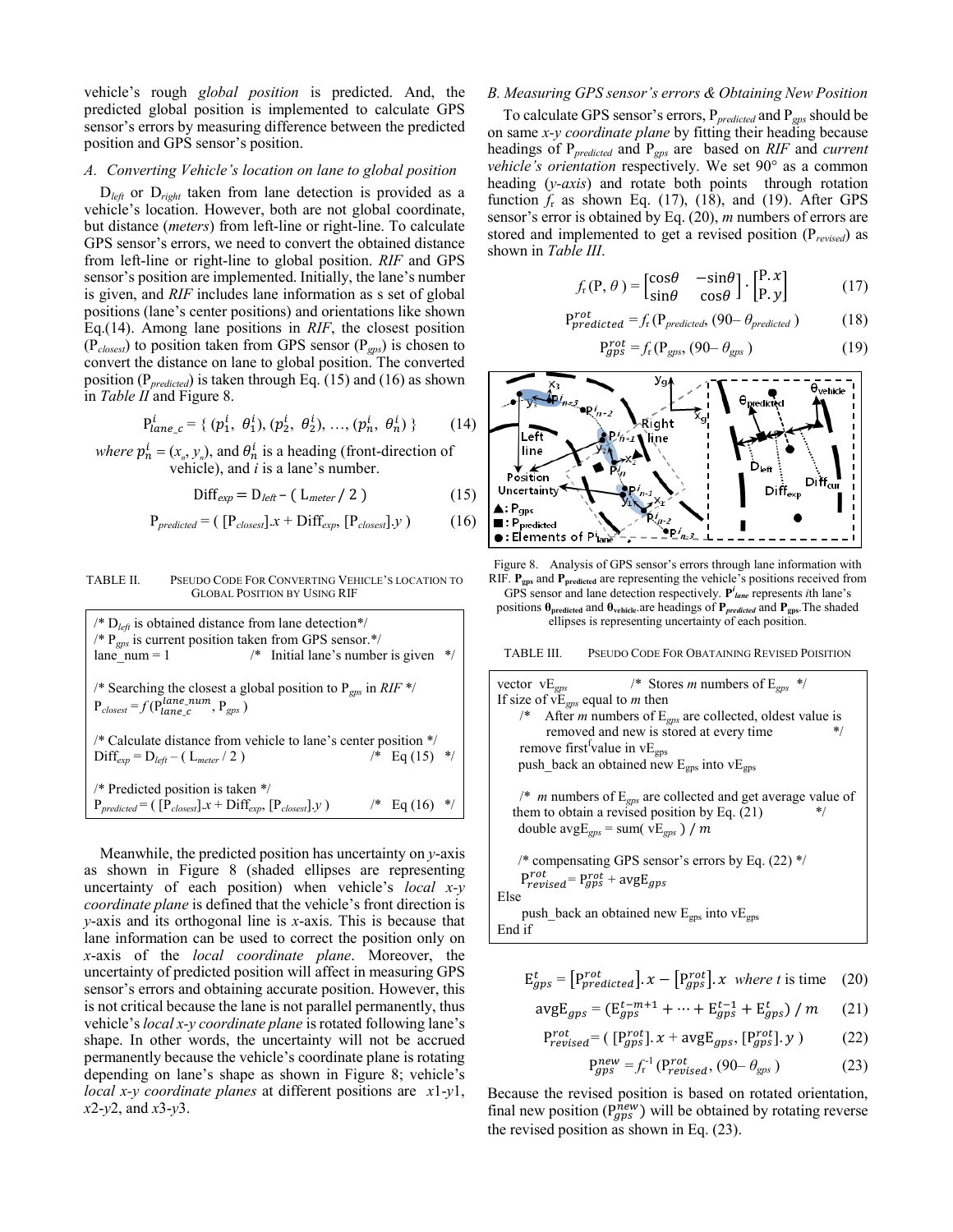#### V. EXPERIMENTAL RESULTS

As shown in Figure 2, we installed a camera at the top-center of the vehicle and it takes  $800\times600$  pixels sized image with 15 fps speed. We tested lane detection and localization algorithm at Midan City (South Korea). The driving path for experiment is 2.5km-long and shape is shown in figure 9. The STW-UGV is equipped with a NovAtel's SPAN-CPT (Single Point L1 mode: accuracy is 1.5 meters). In addition, RIF is built by using DGPS (accuracy is 0.4 meters). ProPak-v3 GPS receiver is implemented for base-station, and it communicates with rover through Pacific Crest's ADL Vantage Pro.



Figure 9. Midan City Map. Dotted line is the path for evaluating lane detection algorithm. Localization is tested on the path (from waypoint A to B). DGPS is installed at C.

First, we evaluate the *novel lane detection algorithm*. The algorithm is performed under various conditions such as day, night, and rainy because lane detection implements images coming from a camera, and the camera is usually susceptible to brightness and weathers. According to the experimental result, the lane-detection module detects 12 fps speed. Figure 8 is showing experimental results of the detections under different conditions. (a) and (e) are at daytime, (c) and (g) are at nighttime, and (b) and (f) are in rainy day. Moreover, (d) and (h) are showing the results of lane detection when another vehicle occludes lane partially; (a), (b), and (c) are on left-curve while (e), (f), and (g) are on straight-road. In each scene, there are three lines; the center-line refers to vehicle's center position, and two side lines are left-line and right-line. Occasionally, inaccurate result is observed on curves such as Figure  $10-(a)$  because the algorithm is approximating detected lane-features to a straight line. However, it is ignorable because the pure GPS sensor's position is updated by using  $avgE_{gps}$ , not  $E_{gps}^{t}$ .

In addition, the *filtering Candidate-EPs before RANSAC* is more efficient in detecting lane as shown in Figure 11. (b) is using filtering and (c) is not. The results are that (b) and (c) generate 16 and 23 possible hypotheses respectively.



Figure 10. Results of lane-detection under various conditions.



Figure 11. The comparison of two methods in generating hypotheses of lane during RANSAC. (a) is camera view of scene. (b) is an obtained result of RANSAC after filtering Candidate-EPs, and (c) is one of RANSAC-Only.

Therefore, it is obvious that (b) has less computation than (c) in generating and evaluating (or scoring) the hypotheses for lane. Moreover, (b) has less number of possible hypotheses that could result in false alarms than (c). The full experimental result of lane detection can be accessed at http://www.hantw.com/itsc2014.html.



Figure 12. The comparision between GPS sensor's positions and revised positions. (a) is a scene of our visualizer. In (b), revised positions and GPS's positions are represented. In (c), upper image is vehicle's position on lane and bottom one is a screenshot of lane detection view.

Second, we analyze performance of the localization algorithm by comparing the ground truth with revised position and pure GPS sensor's position. Figure 12 is our analysis-tool that can record different information (lane detection, pure GPS position, revised position, and ground truth) simultaneously and analyze them. In the figure, RIF's Pos is referring ground-truth obtained from DGPS. The *Revised Pos* and *GPS's Pos* are the positions received from the *localization algorithm* and a GPS sensor respectively. Defining that the *position error* is the distance from RIF's